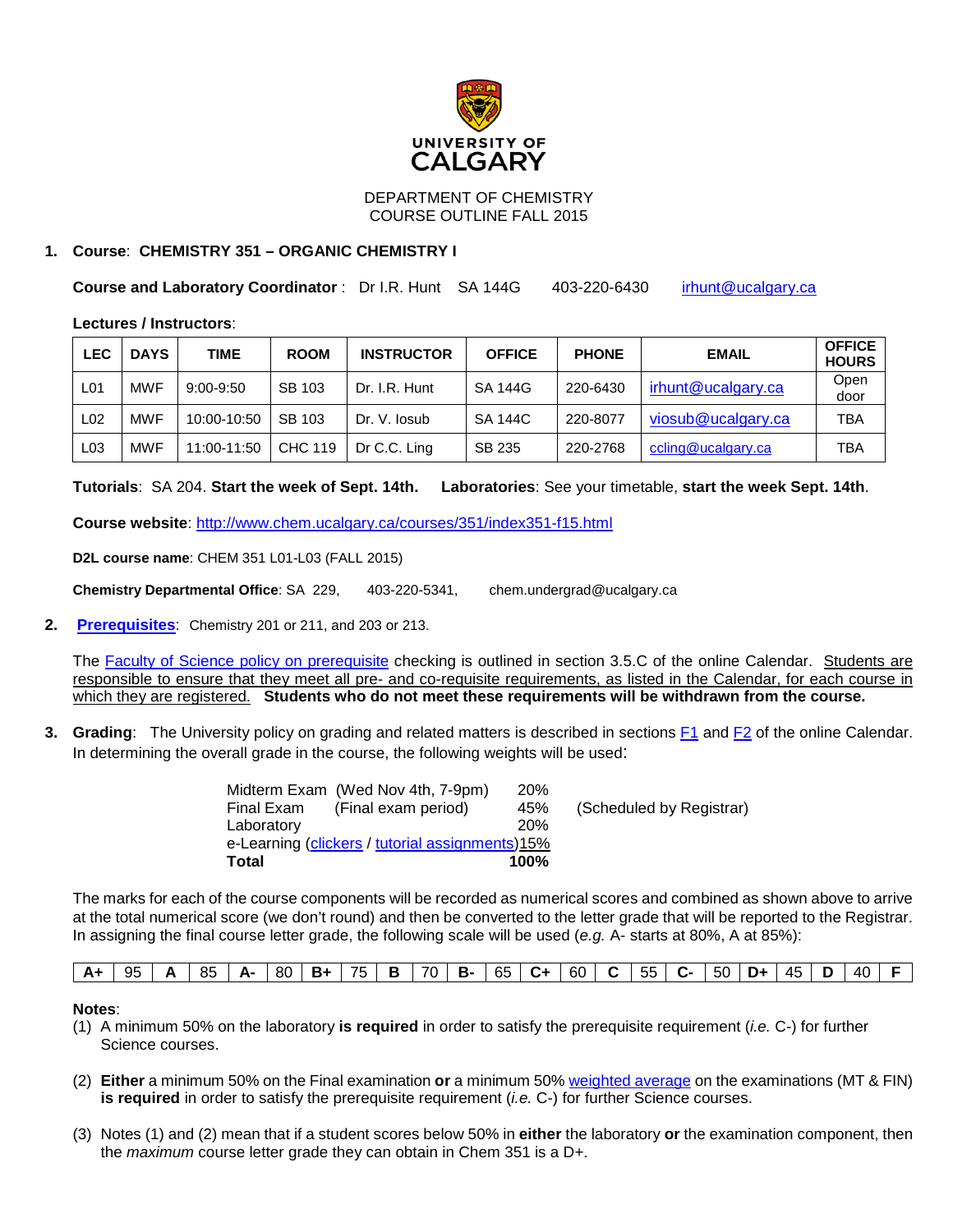- (4) The **e-Learning mark** is based on the best five out of six components: five equally weighted [tutorial assignments](http://www.chem.ucalgary.ca/courses/350/351assignments_F15.html) to be completed using Moodle (free system) and the Top Hat ["clicker"](http://www.chem.ucalgary.ca/courses/351/clickers.html) mark. The Top Hat "clicker" mark is based equally on your responses and participation to questions asked during in lecture time. If you opt not to use Top Hat then your e-Learning mark automatically comes from the tutorial assignments.
- (5) [Tutorial assignments](http://www.chem.ucalgary.ca/courses/350/351assignments_F15.html) are written under "exam conditions" (as described below). You will be allowed to use a nonprogrammable calculator and/or model kit and have access to a periodic table and spectroscopy data tables if required. Absolutely no other resources of any kind can be used while completing an assignment, (see course website for more details). Breaking these rules will be treated as academic misconduct.
- (7) Students who have taken this course before at the University of Calgary *may* have the option t[o opt out of the laboratory](http://www.chem.ucalgary.ca/courses/351/laboratory/labopt.html)  [component.](http://www.chem.ucalgary.ca/courses/351/laboratory/labopt.html) If a student wishes to exercise this option, they *must* complete the arrangements with the Chemistry Undergraduate Program Coordinator (SA 229) *before* 4:30pm Friday September 18th 2015.
- **4. Missed Components of Term Work**: The regulations of the Faculty of Science pertaining to this matter are found in the Faculty of Science area of the Calendar in [section 3.6.](http://www.ucalgary.ca/pubs/calendar/current/sc-3-6.html) It is the student's responsibility to familiarize themselves with these regulations. See also [Section E.6](http://www.ucalgary.ca/pubs/calendar/current/e-3.html) of the University Calendar.

#### **Deferred examinations will ONLY be provided for the Final Examination and then only with the** *approval of the Associate Dean.*

Absences from the midterm must be reported within 48 hrs. In the event that a student misses the midterm due to illness then an official medical note will be required. If a student misses the midterm for other reasons, then analogous documentation will be required. The Chem 351 course coordinator will need to see the original documentation for review / decision and keep it (or a copy) for their records. The documentation must be provided to the course coordinator within 15 days of the date of the midterm in order for an excused absence to be considered. If an excused absence is approved, then you will be awarded a midterm grade equal to your final examination grade. If no such documentation is provided within this time frame then a grade of zero will be assigned to the midterm.

# **5**. **Scheduled out-of-class activities:**

Any regularly scheduled **University of Calgary** classes have precedence over any out-of-class-time activity.

# The **CHEM 351 MIDTERM** will be held on the **EVENING of WED NOV 4th 2015, 7:00-9:00pm**.

**If you have a conflict with the scheduled Chem 351 Midterm time, please email the course coordinator** *including a copy of your weekly university schedule* **(email facilitates a reply** *etc.***) as soon as possible BUT A MINIMUM OF TEN DAYS in advance of the midterm date so that an ALTERNATE examination time can be arranged for you. See note in section 4 about deferred examinations.**

If another class has an out of class course activity, such as a midterm, that conflicts with any part of your Chem 351 (lecture, laboratory or tutorial) then **they** are **required** to make alternate arrangements that fit your schedule so you must contact that course coordinator for them to make those required alternate arrangements.

#### **6. Course Materials** (available from the Bookstore)

**Textbook:** No text book is required. We will provide links to the Organic Chemistry etext on the course website.

If you wish to purchase a textbook because it better suits your individual learning style, then "Organic Chemistry" by Jones (Norton publisher) is a good choice for our courses, otherwise ask your instructor.

**Molecular Models**: *very strongly* recommended (they are an allowed resource in examinations).

**Chemistry 351 Laboratory Manual** (free, online on the [course website\)](http://www.chem.ucalgary.ca/courses/350/index351-f15.html).

# A self-duplicating **Laboratory Notebook** (required)

**Top Hat account** (*available* from Top Hat, see [course website](http://www.chem.ucalgary.ca/courses/350/index351-f15.html) for more details, free for UofC students)

**7. Examination Policy:** The University policies around examinations and tests are described in the Calendar [section G](http://www.ucalgary.ca/pubs/calendar/current/g.html) on examinations.

"**Exam conditions**" All examinations, tutorial assignments, laboratory quizzes *etc*. are closed book. Model kits and nonprogrammable calculators are allowed, a periodic table and spectroscopy data tables will be provided if required. **No other aids** including any form of "cheat" or "data" materials. Wireless devices and other electronic devices are not allowed.

Both the MT and the Final examinations are common to all sections, *i.e.* students in L01, L02 and L03 write the same examinations. All the instructors are involved in determining content coverage, creating, selecting and reviewing examination questions, creating and reviewing grading rubrics and grading of student answers as well as reviewing the grades once collated.